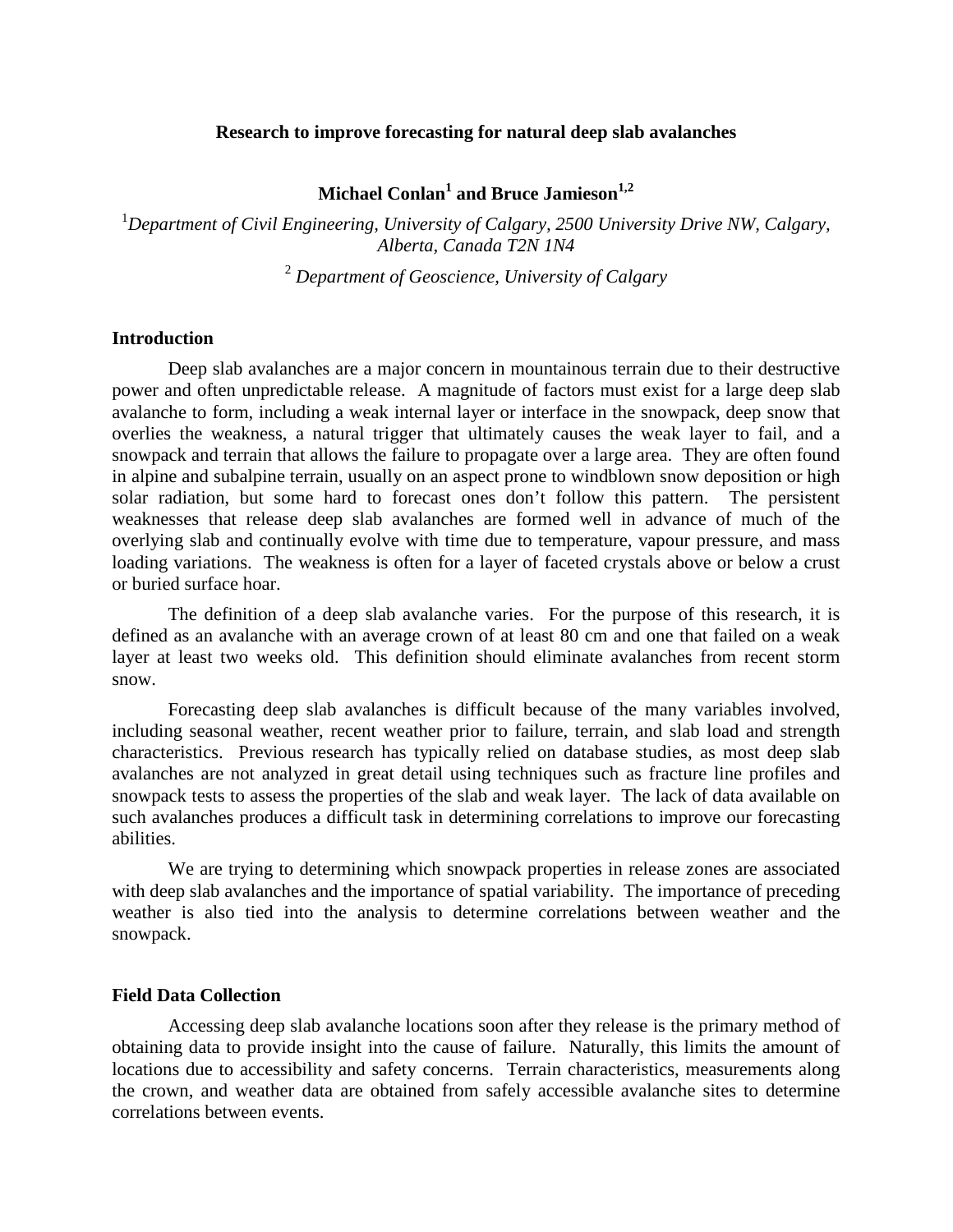

*Deep slab avalanche crowns in the Lizard Range, British Columbia*

Travel to the start zone provides important information such as avalanche size, aspect, terrain characteristics, and variability of the crown thickness. Once at the avalanche, a snow pit is dug at a representative location of the overall crown. The pit is used to identify the failure layer, analyze the layers directly above and below, conduct density measurements of the snow above the failure layer, and perform multiple deep tap tests (DTs) and propagation saw tests (PSTs). If time and safe travel allow, multiple profiles are conducted along the crown and flank to assess spatial variability. We also note variations in crown and bed surface properties by obtaining crown measurements in the field and with photos and notes. Further profile locations are typically chosen to duplicate the primary profile as well as to determine variation of aspect and slope angle.

Preceding weather leading to the event is obtained from the nearest weather station. Although weather stations are not typically available at the same elevation or aspect of the avalanche, trends observed at the weather stations can be related to the locations of interest. Dave Tracz of ASARC is analyzing correlations between weather station data and nearby deep slab avalanches. Further insight regarding the path history is gathered from the operation's guides and employees.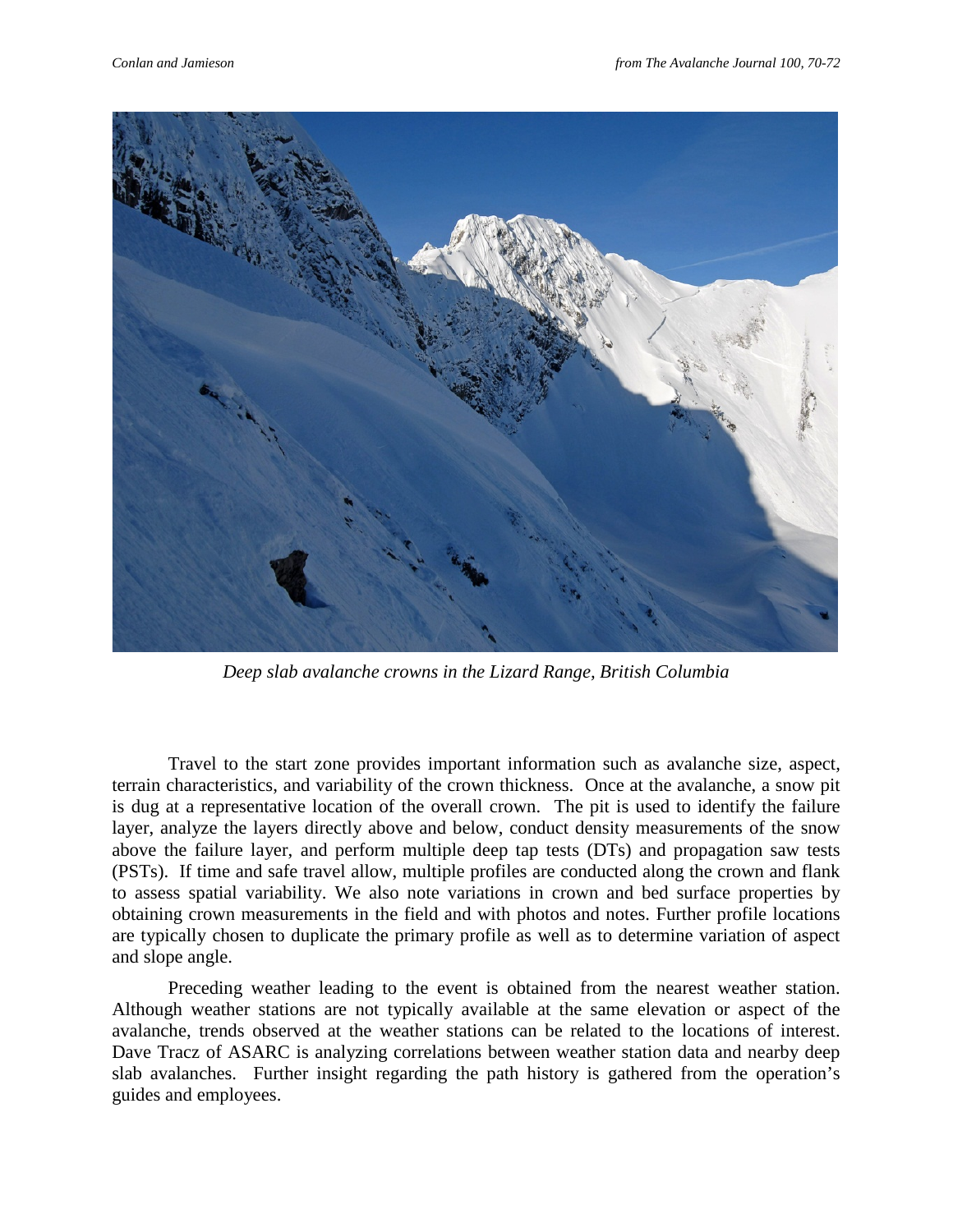## **The Future**

Once the data are compiled over three winters, correlations between the weak layer strength, loading, and weather data will be assessed to find correlations between all observed deep slab avalanches. The ultimate goal of the research is to create a decision support tool that is based on the assessment of key factors leading to deep slab avalanches to aid forecasters in determining whether a deep slab avalanche may occur. The tool will require the user to answer key questions about the snowpack structure and weather information to determine if deep slab avalanches are of concern. Such a tool will be a simple and straightforward approach that might be helpful for avalanche forecasters to reduce the frequency of unexpected deep slab avalanches.

# **Case Study – CMH Galena, February 2012**

Numerous natural deep slab avalanches were observed in the tenure of CMH Galena in early February 2012. They were mostly on southern aspects at elevations above 2200 m in the alpine and typically started on slopes between 35 and 45 degrees. A warming trend was observed during the avalanches, with extended clear skies for the first time in over a month, and near-zero afternoon alpine temperatures.

The start zone of one of the avalanches was accessed two days after it released to obtain field data and four profiles were observed along the crown. The failure layer was assessed in each profile, including grain type and size, weak layer depth from surface, two DTs, two PSTs, and a density measurement of the snowpack above the weak layer. Two profiles were observed on a similar aspect and the other two profiles were observed near the thickest and a thin section of the crown. All measurements and tests were performed at least one metre upslope of the crown.

The failure layer was determined to be facets below a crust buried 150 cm in a 270 cm deep snowpack on a 35° slope. The crown depth varied between approximately 30 cm and 150 cm, with thin spots found near rocks. The DTs indicate that spatial variation of the strength of the weak layer was limited at this site. PST results indicate less propagation propensity within the weak layer near the thin section of the crown compared to a deeper snowpack (50% cut length at thick sections and 60% at thin sections), perhaps due to temperature variations more easily penetrating thin sections, allowing for refreezing of free water. Loading varied significantly due to a variable crown thickness, ranging from 65 mm water equivalent at the thin portion of the crown to 340 mm water equivalent at the thickest portion of the crown.

Preceding weather indicated a warming and clearing trend leading up to the event. Being a southwest face, the upper snowpack was heated throughout the day, which was apparent with a well-formed sun-crust by the third day and pin-balling snow from the slopes above. We speculate that that the solar warming impacted the weak layer by reducing its strength in shallow areas of the snowpack. The warming caused free-water and the weakening of bonds until the slab released on the facets below the crust. With further data gathering, correlations of preceding weather, the results of the DTs and PSTs, and loading pattern will be identified between this event and others. Other important terrain features such as elevation and aspect will be important for correlations, as a sunny aspect behaves quite differently than a shady aspect, as does a windward slope to a leeward slope.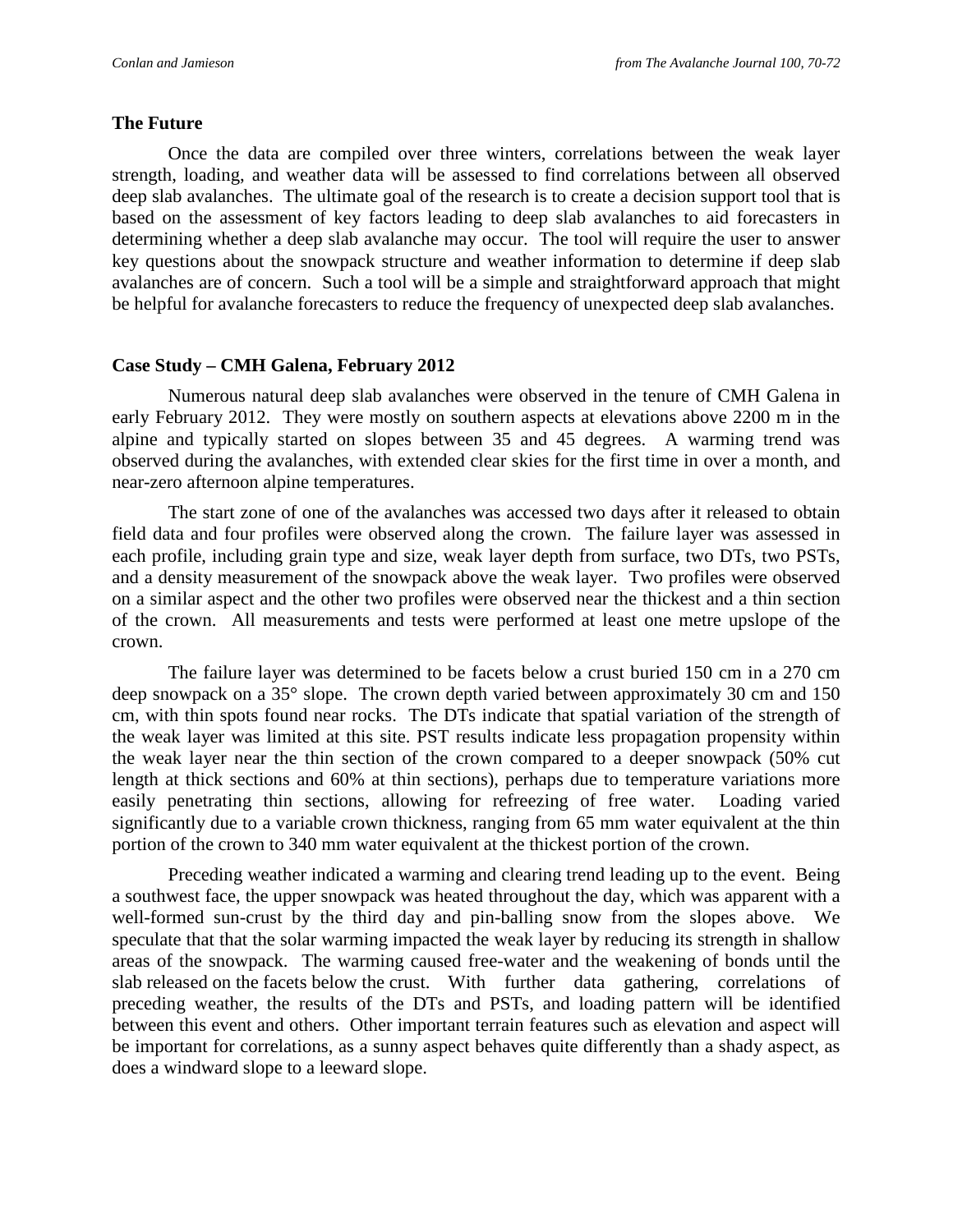|                          |            | Profile 1                               | <b>Profile 2</b> | Profile 3  | Profile 4  |  |  |  |  |
|--------------------------|------------|-----------------------------------------|------------------|------------|------------|--|--|--|--|
| Depth to Weak Layer (cm) |            | 100                                     | 142<br>73        |            | 40         |  |  |  |  |
| Persistent Weak<br>Layer | above      | $\circledcirc$ (K)                      |                  |            |            |  |  |  |  |
|                          | 1 cm thick | $\triangle$ 1 and $\triangle$<br>$(P-)$ |                  |            |            |  |  |  |  |
|                          | below      | $\triangle$ 0.5 (P)                     |                  |            |            |  |  |  |  |
| DT Results               |            | 21 SP                                   | 27 SP            | 21 SP      | 21 SP      |  |  |  |  |
|                          |            | 21 SP                                   | 21 SP            | 21 SP      | 22 SP      |  |  |  |  |
| <b>PST Results</b>       |            | 45/90 END                               | 79/158 END       | 65/107 END | 55/95 END  |  |  |  |  |
|                          |            | 50/103 END                              | 67/140 END       | 64/108 END | 63/108 END |  |  |  |  |

|  |  |  |  |  | Snow profile information and deep tap test and propagation saw test results |  |  |
|--|--|--|--|--|-----------------------------------------------------------------------------|--|--|
|  |  |  |  |  |                                                                             |  |  |



*Profile locations at a natural deep slab avalanche at CMH Galena, February 2012*